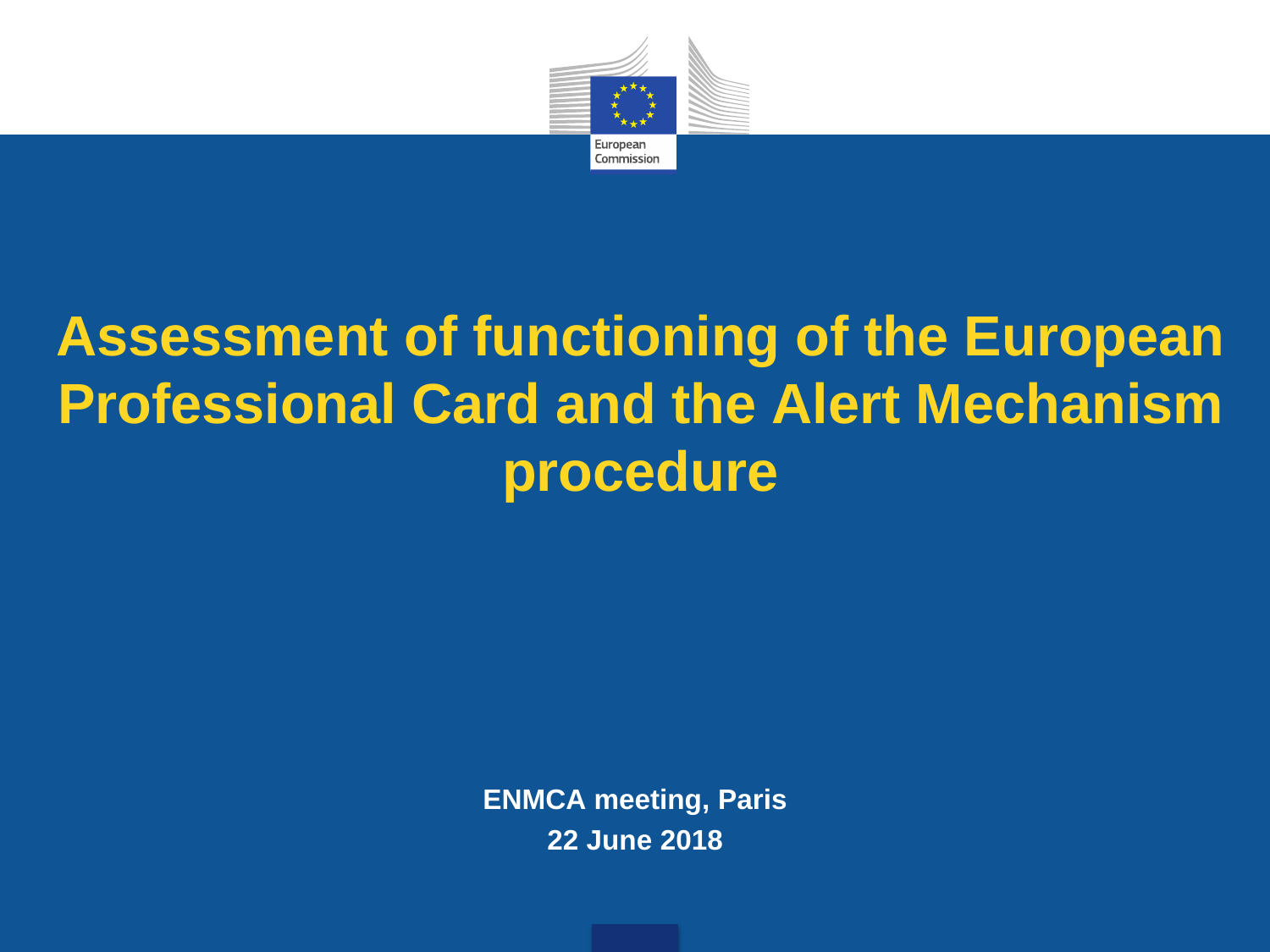

#### **Continuous Evaluation and Monitoring**

- Adaptation to the new IT policy tools
- Workshop on the first year of operation, 16 May 2017
- Single Market Forum (SIMFO) closing conference, 19 June 2017
- Survey on stakeholder's experience with the EPC and the Alert Mechanism, 17 March - 3 May 2017
	- **181 responses**
	- 66% public authorities
	- 34% professional organisations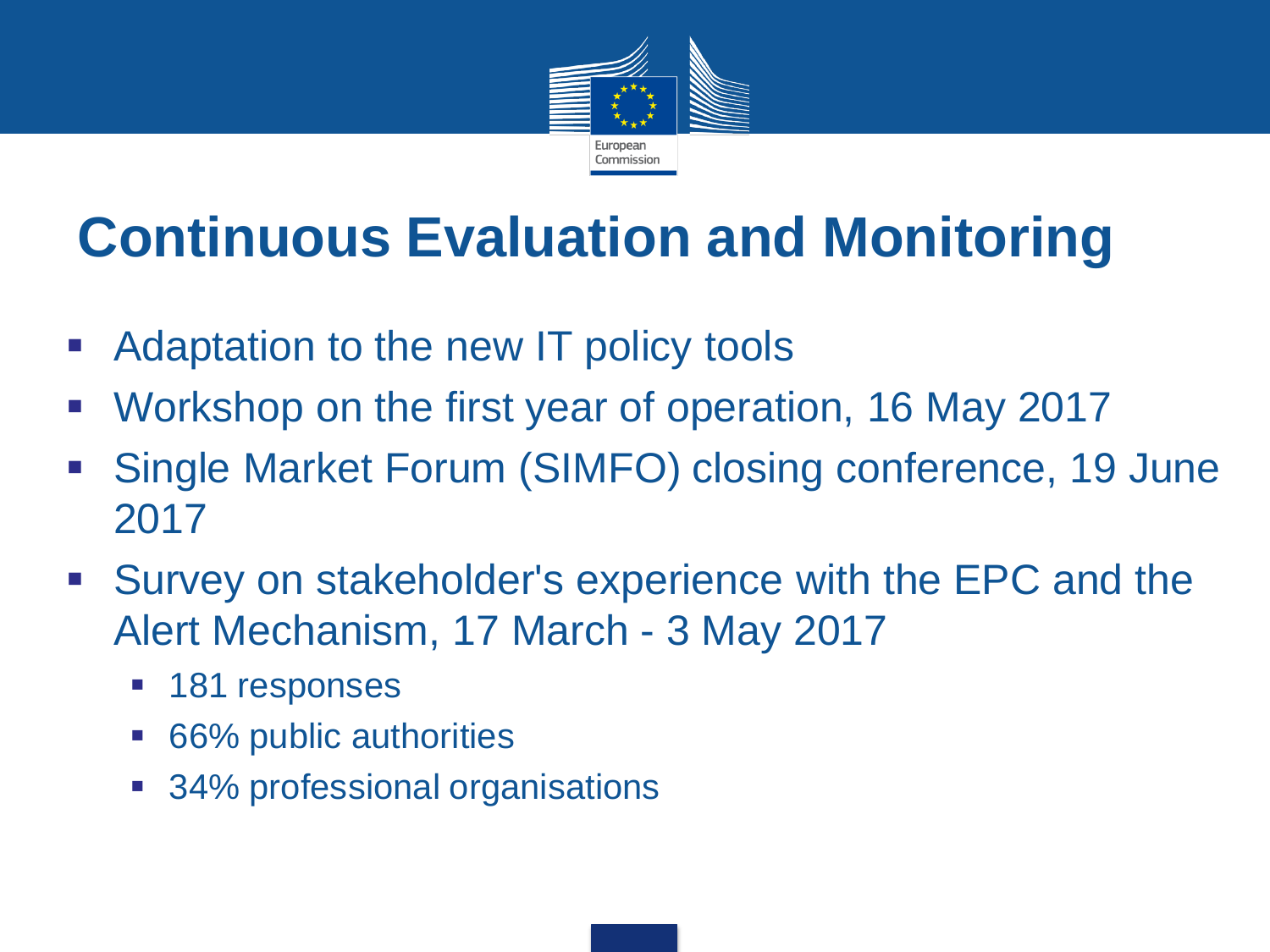

#### **EPC**

• 3997 Applications (18/01/16 - 30/11/17)

#### **Submitted EPC applications per profession**

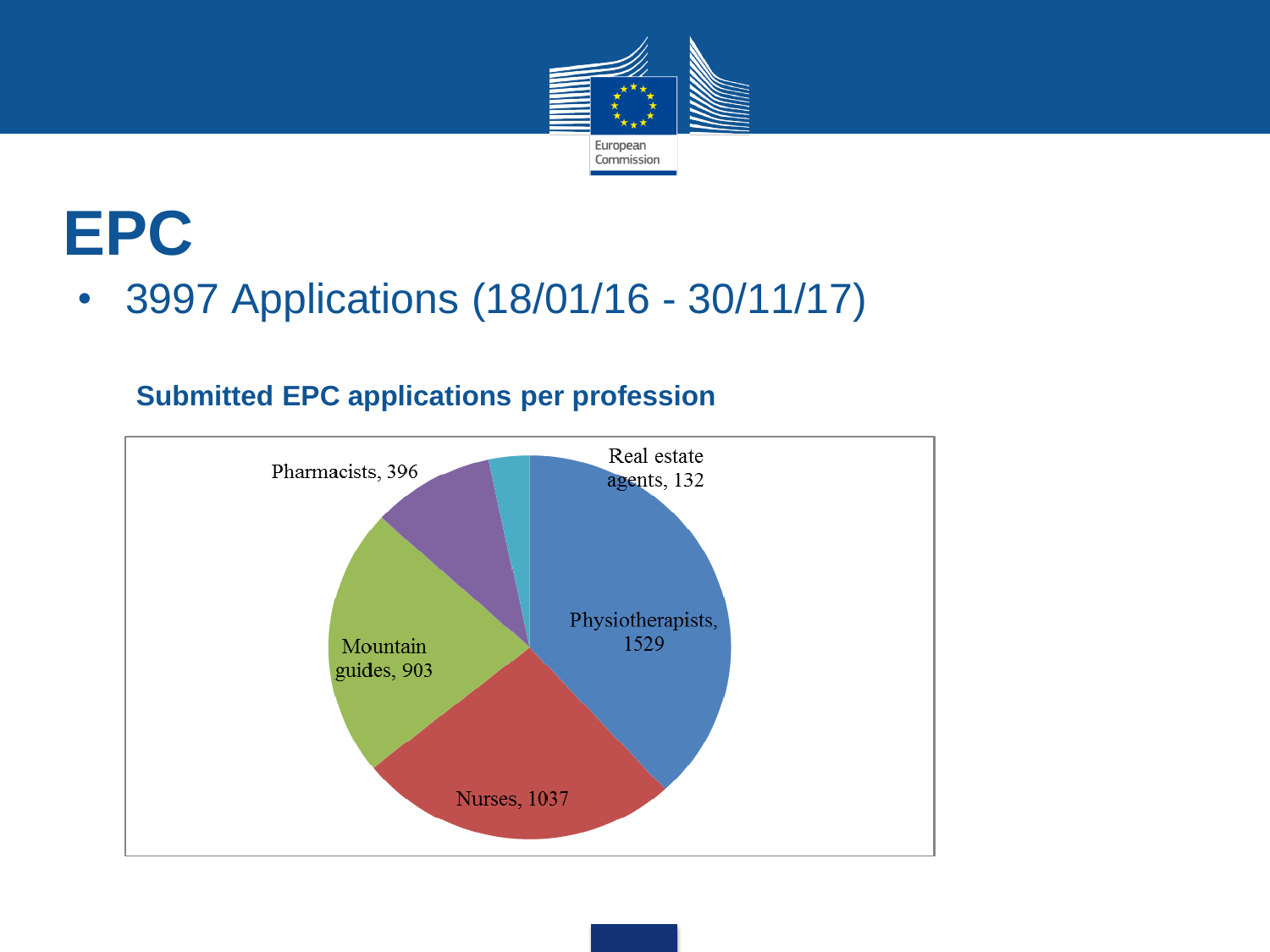

### **EPC**

- 1st year: average 178 applications submitted per month
- Jan Jul 2017: average 172 applications submitted per month
- Aug 2017: 15% decrease with an average of 145 applications
- 57% establishment
- 43% temporary and occasional provision of services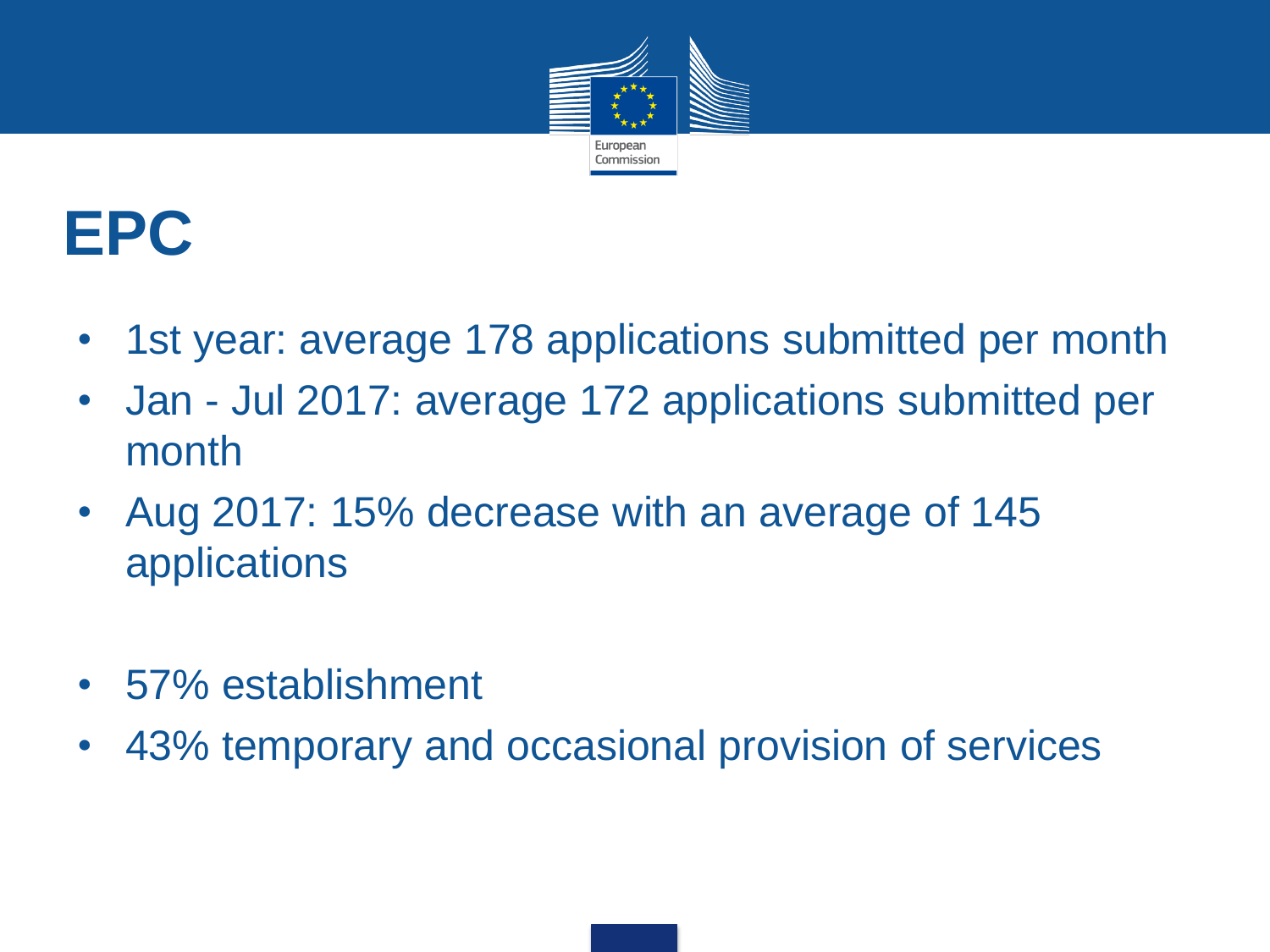

## **EPC**

- 1758 EPC certificates issued (18/01/16 30/11/17)
- 11% rejected applications; 32% withdrawn by applicant or closed by the system.

#### **Issued EPCs per profession**

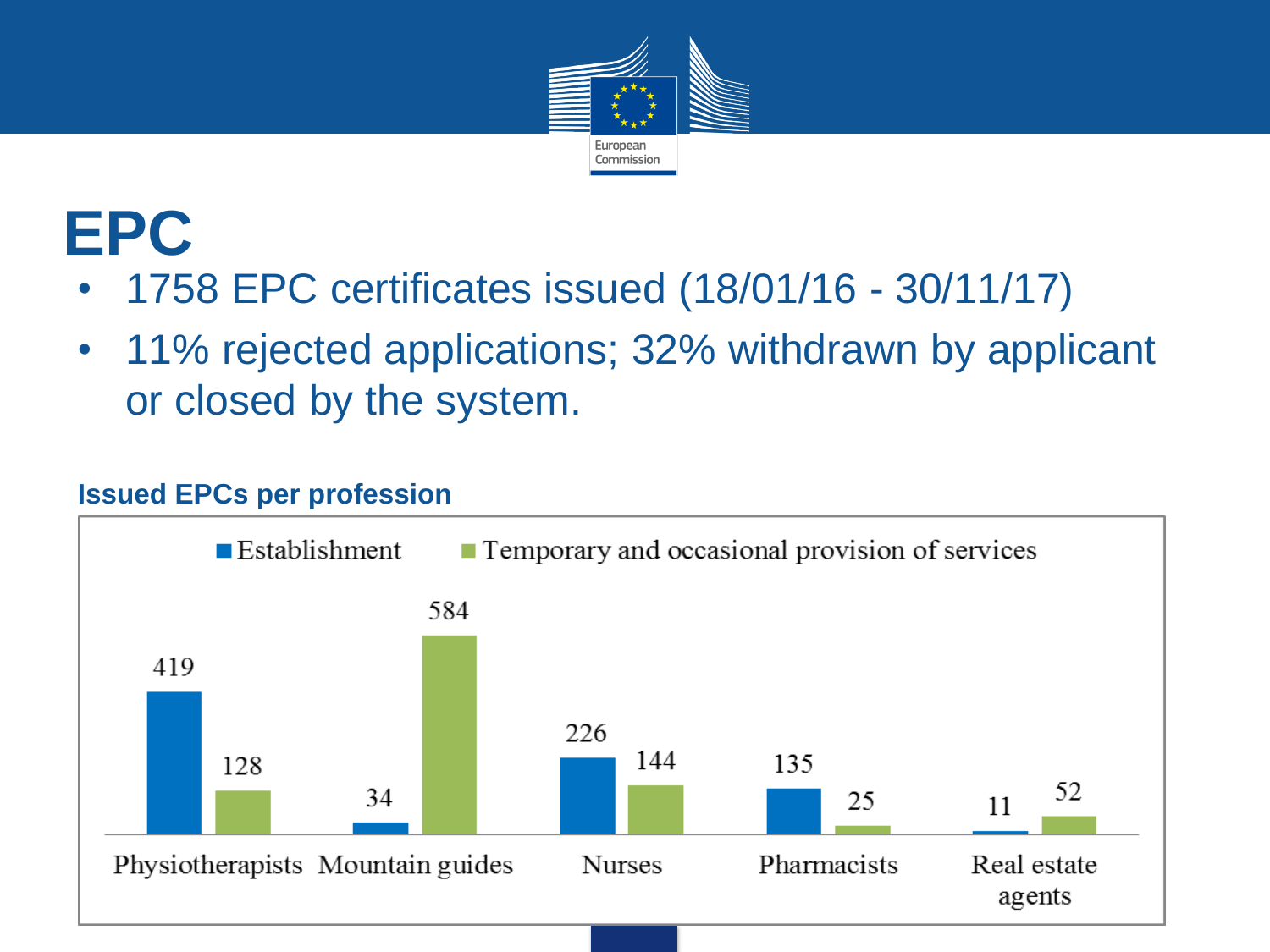

#### **Public Authorities' views on the EPC**

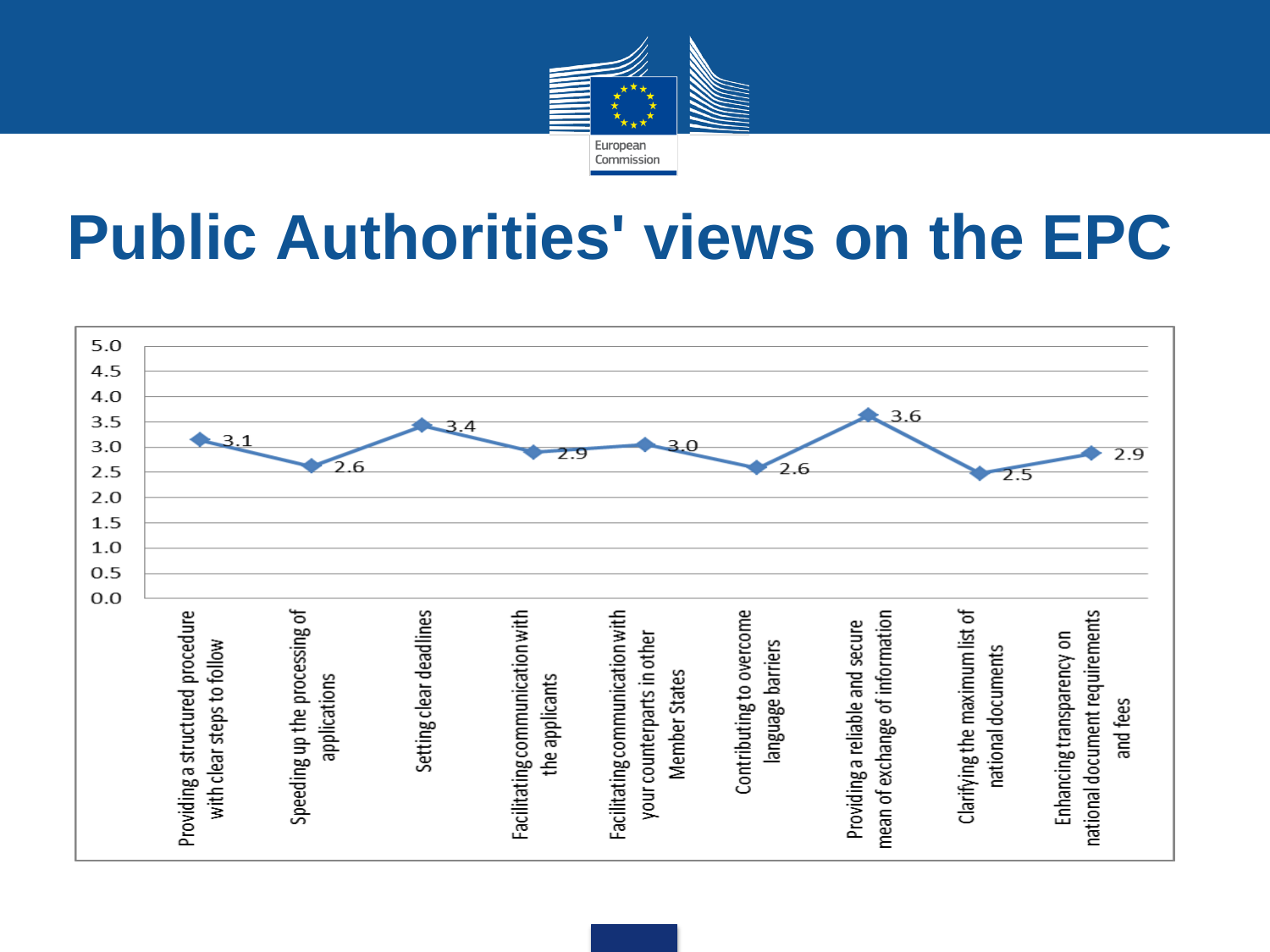

#### **Overall feedback received by professional organisations**



- $\blacksquare$  I received only/mostly positive feedback from my Members.
- $\blacksquare$  I received both positive and negative feedback from my Members.
- $\blacksquare$  I received only/mostly negative feedback from my Members.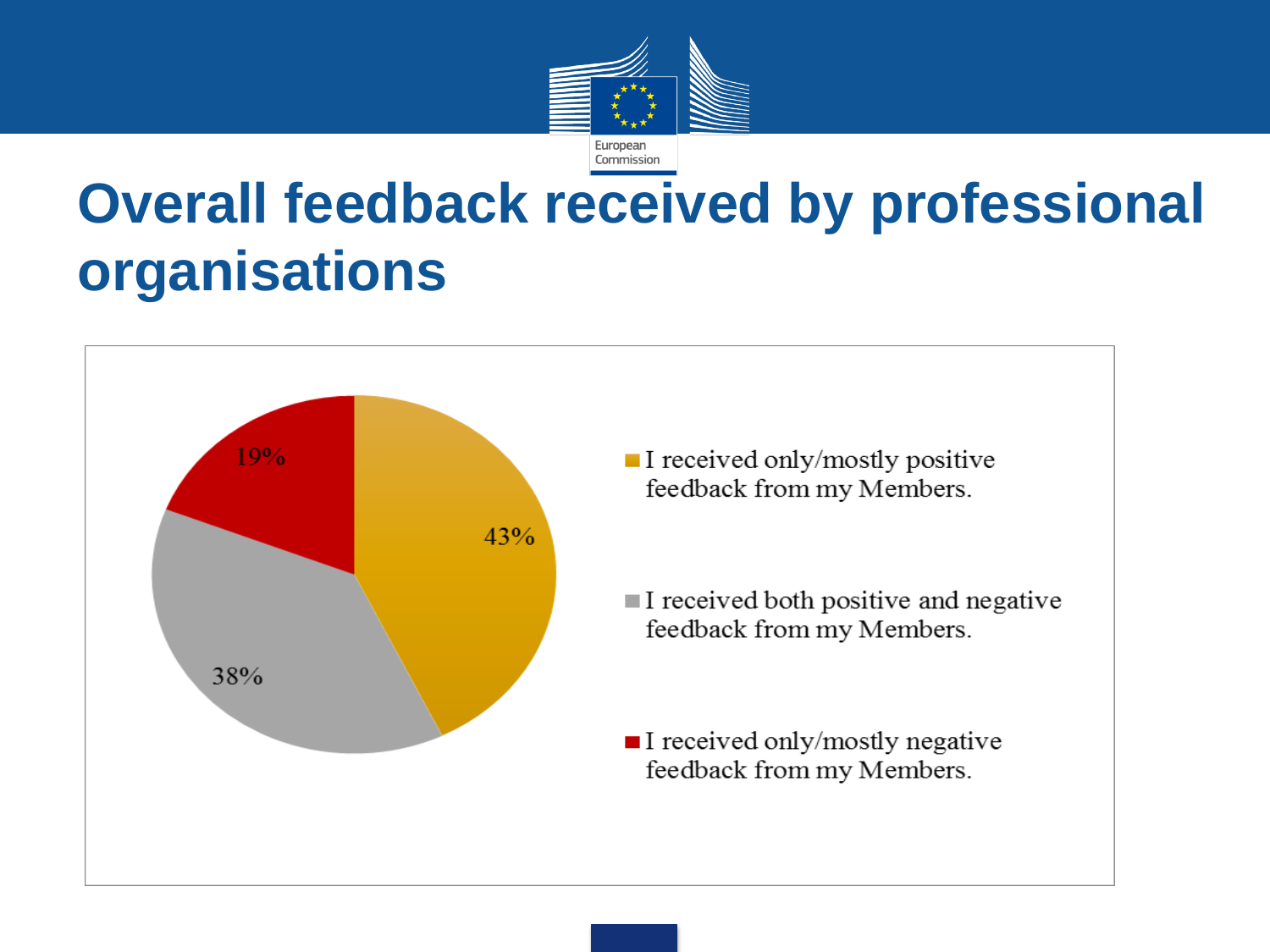

#### **Professionals' views on EPC Procedure**

- *Positive on available information in Your Europe website*
- *Room for improvement for the applicable deadlines by competent authorities*
- *Concern on fees and document requirements of the procedure*
- *Professionals also raised concern on the additional requirements (registration; licencing)*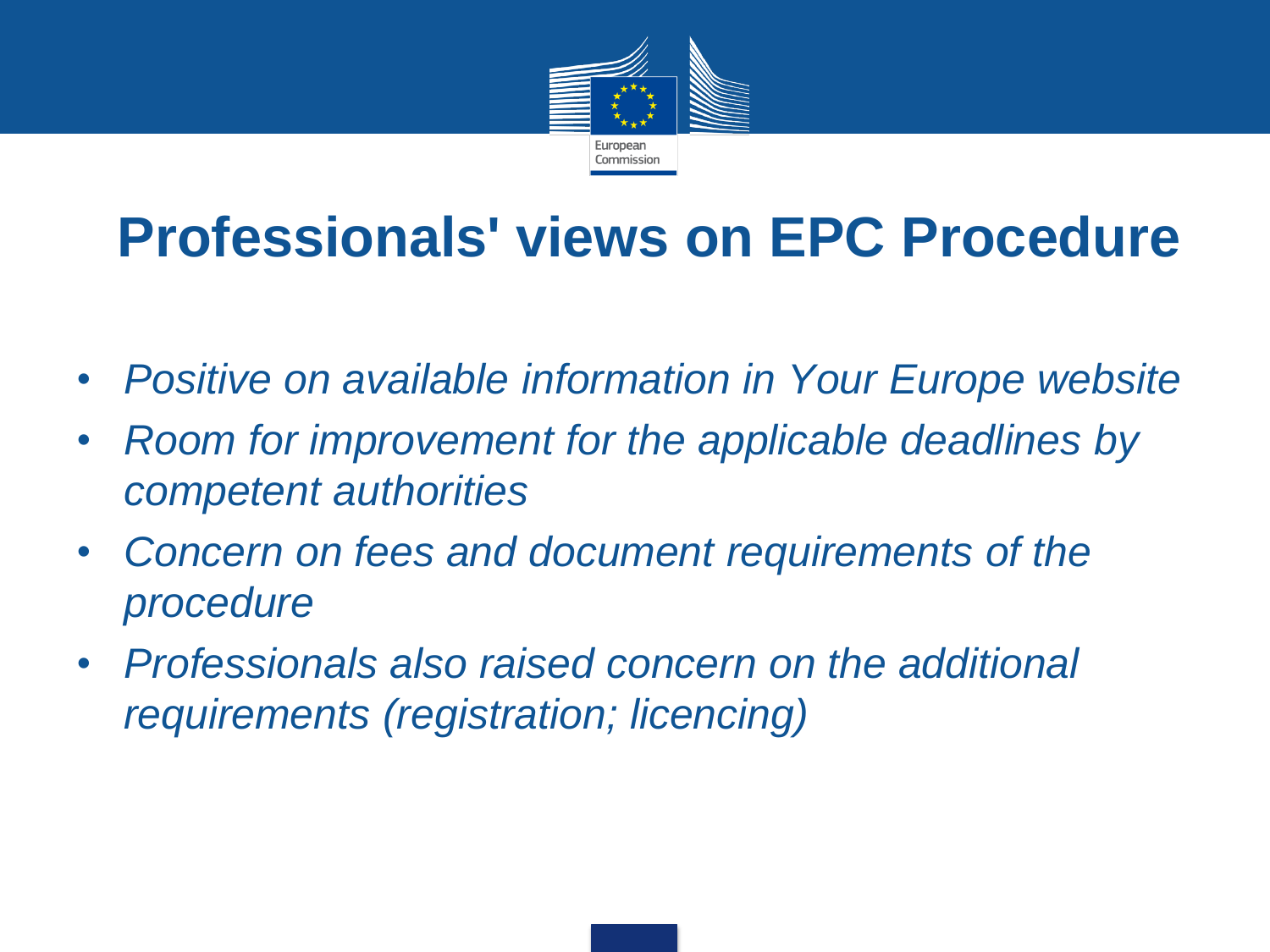

#### **EPC Fees**

**Number of Member States charging fees (fixed or in ranges) as host country competent authority, per purpose (EST or T&O) and recognition regime (automatic or general system of recognition)**

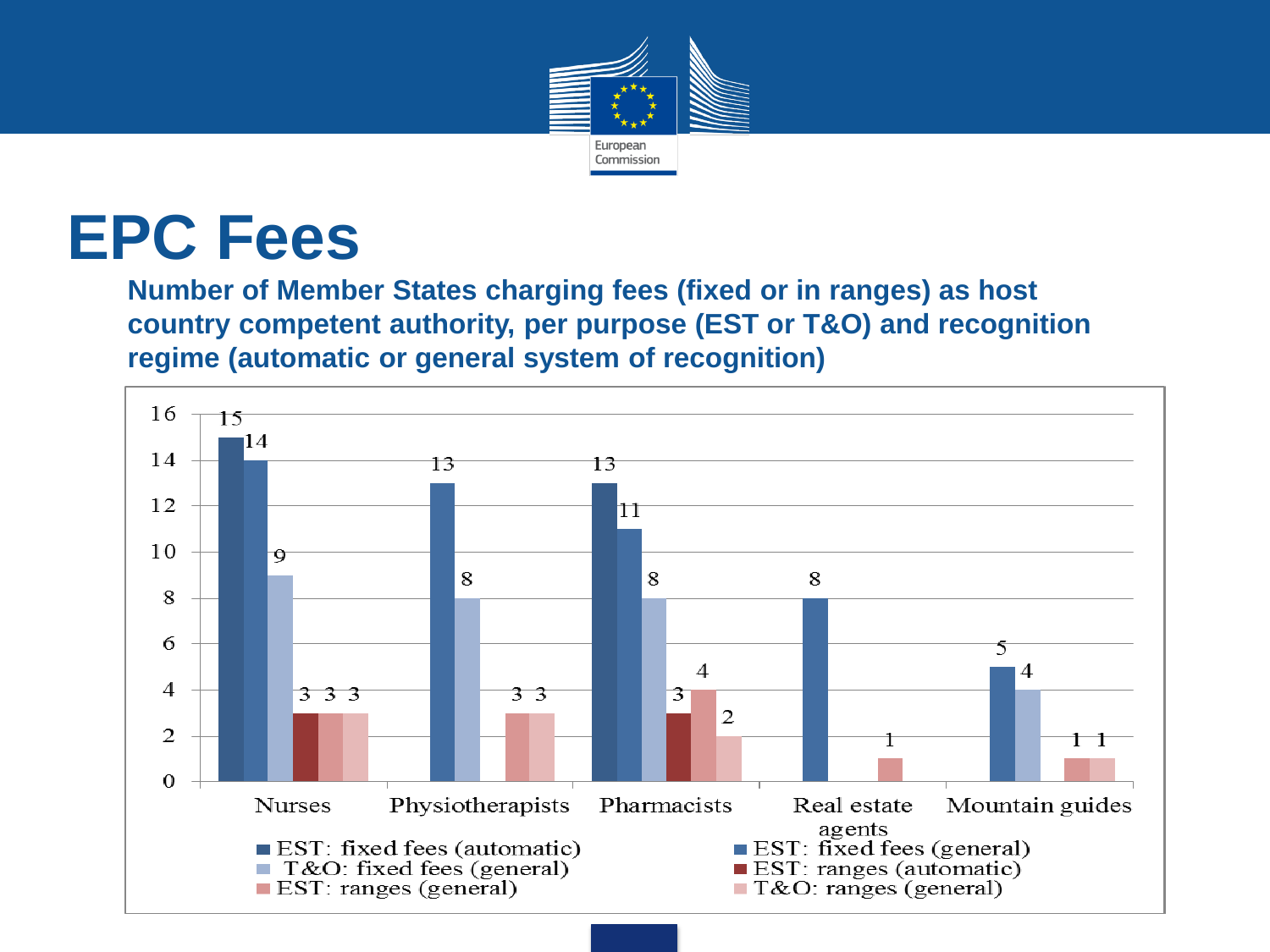

### **Alert Mechanism**

- ca 22.000 alerts (18/01/16 30/11/17)
	- 5 alerts concerned falsified qualifications



#### **Alerts sent per month**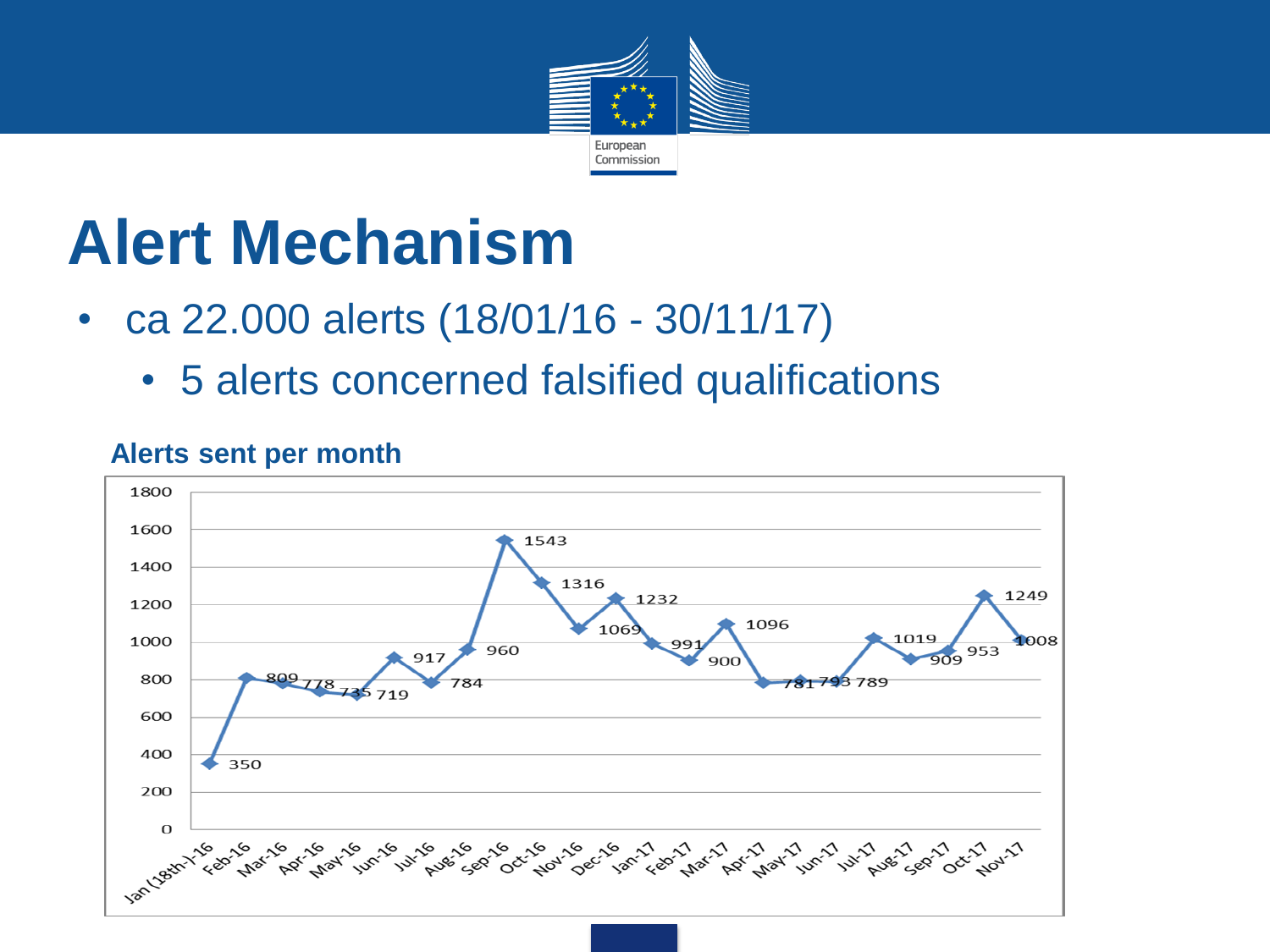

#### **Alerts sent concerning the restriction / prohibition of a professional**

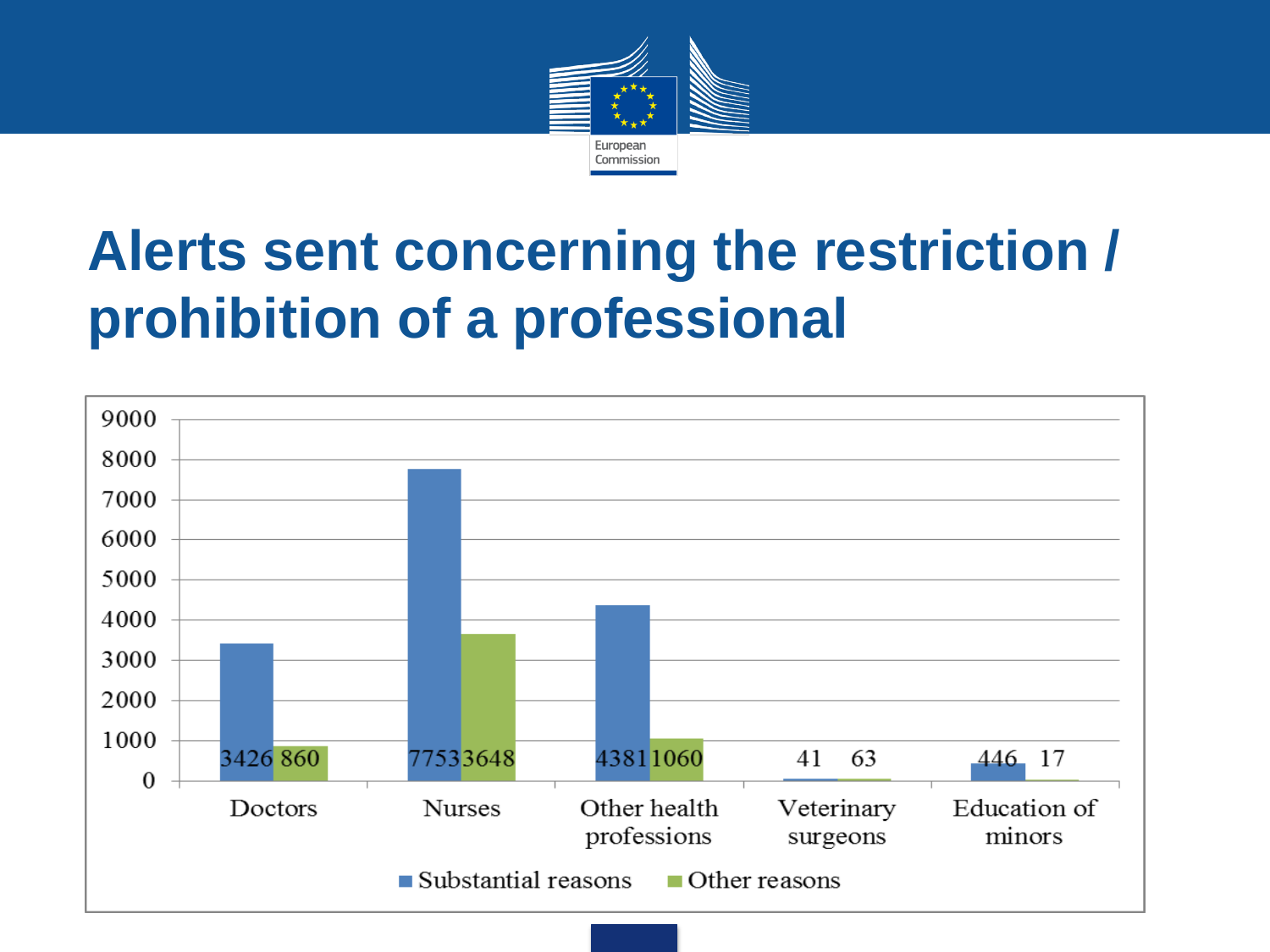

#### **Alerts sent by top 10 Member States**

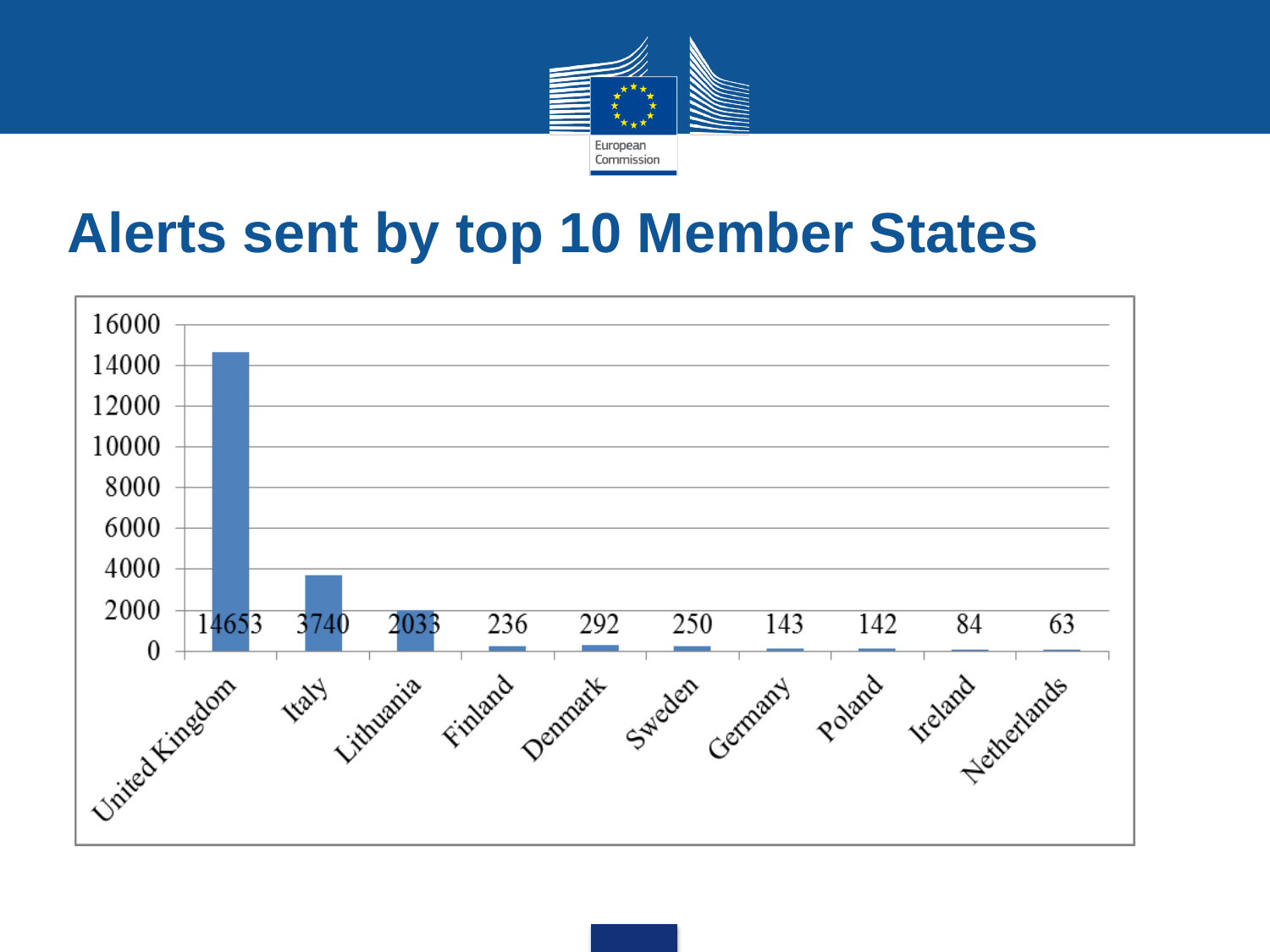

## **Overall experience with the use of the Alert Mechanism**



- **Yes it is very intuitive and easy to** use
- I had some difficulties, but was satisfied with the overall experience.
- $\sqrt{8}$  I don't find it easy to use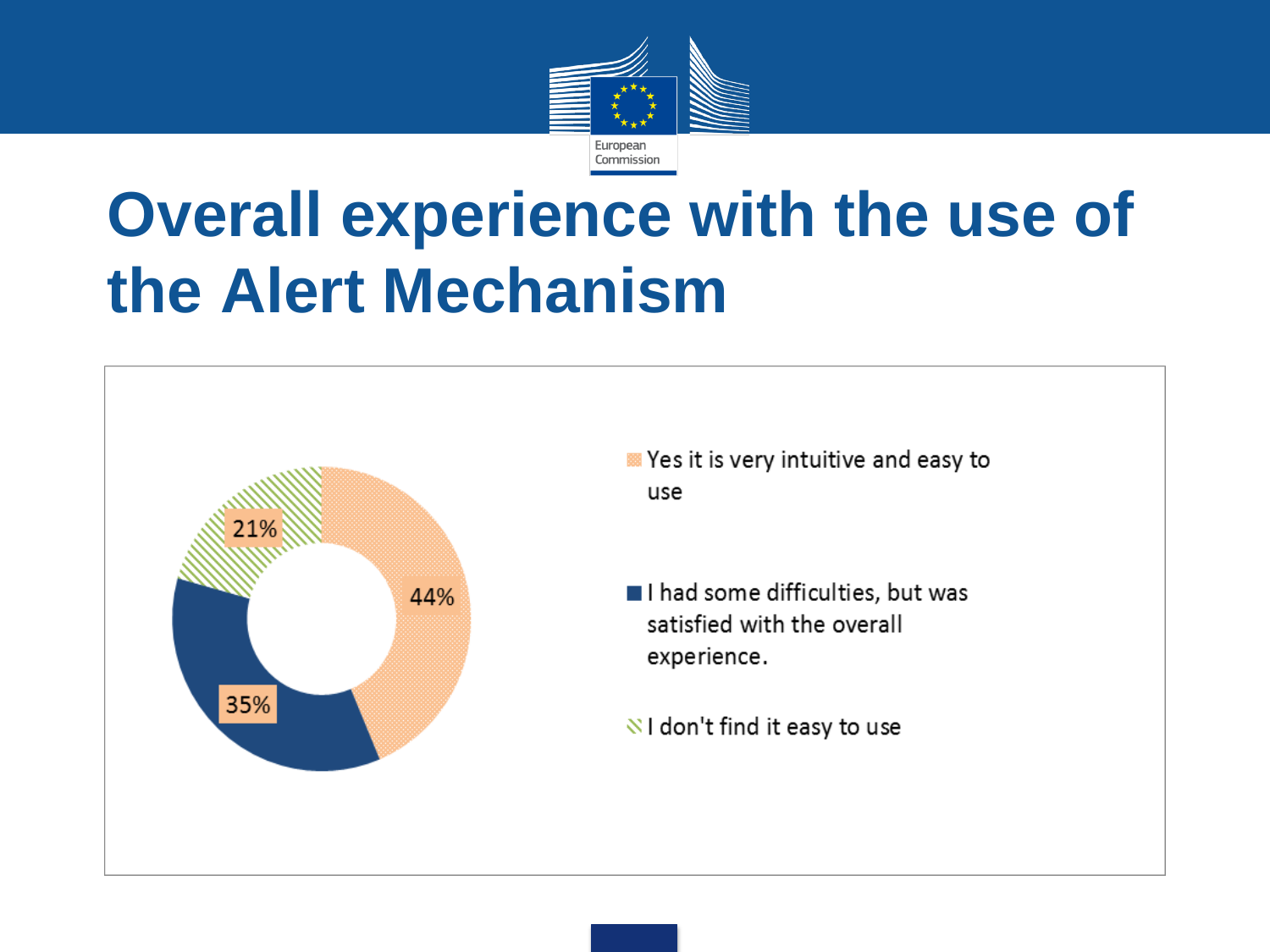

#### **Benefits - Alert Mechanism**